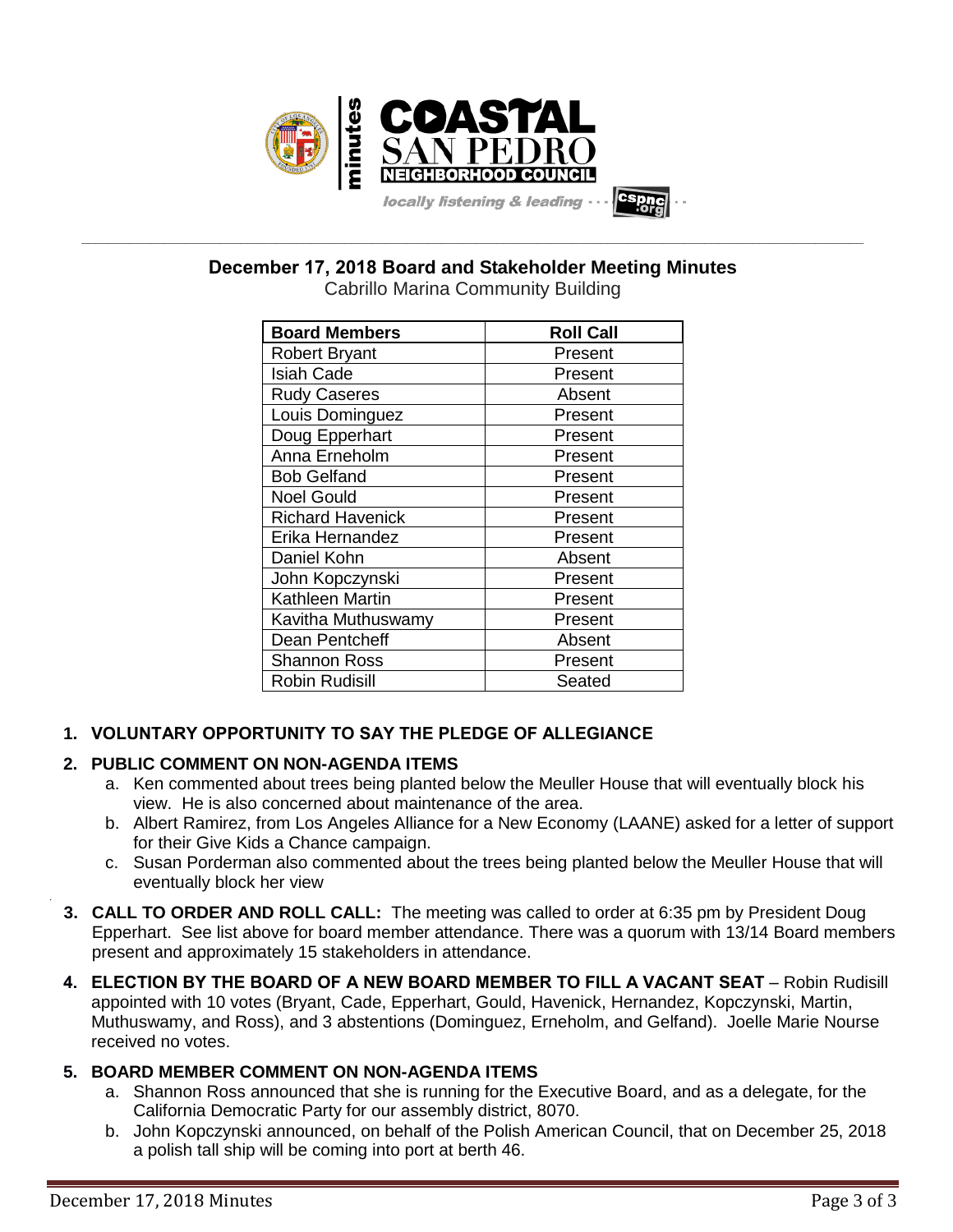**6. APPROVAL OF PRIOR MEETING MINUTES** – November 19, 2018 meeting minutes approved as presented without objection.

## **7. REPORTS FROM GOVERNMENT AGENCY REPRESENTATIVES**

- a. **PORT** Augie Bezmelenavich
	- i. The next meeting of the Board of Harbor Commissioners will be Thursday, December 20, 2018 at 8:30 am at port administration building.
	- ii. San Pedro Public Market update all the buildings that are not still operating are in process of demolition.
	- iii. Mr. Bezmelenavich gave a brief overview of the status of several port projects.
	- iv. The annual Lunar New Year celebration will be on February 9, 2019 at the Cabrillo Marine Aquarium.
	- v. Mr. Bezmelenavich answered questions from the board and stakeholders.
- b. **LAPD** Senior Lead Officer Dan Brown filling in for Officer Winter Unable to attend
- c. **Department of Neighborhood Empowerment (DONE)** –Neighborhood Council Advocate Obiamaka Ude
	- i. The annual Empower LA Awards will be on Thursday, March 28, 2019 at 6:00 p.m. Nominations for the awards are now open.
	- ii. The Los Angeles Homeless Service Authority's (LAHSA) annual homelessness count for the South Bay and Harbor Area will be held on Wednesday, January 23, 2019.
	- iii. The 2019 NC election for Coastal San Pedro NC will be on Saturday, June 8, 2019, candid filing opens February 23rd and closes on March 26, 2019.
	- iv. Some of the Neighborhood Council reforms were passed by the city council including an annual roll over of \$10,000.
	- v. Translation services will now be handled and paid for by DONE.
	- vi. Ms. Ude answered questions from the board and stakeholders.
- d. **Mayor Garcetti** Harbor Area Field Representative Johanna Rodriguez Not present

# **8. PRESENTATION FROM PACIFIC BATTLESHIP CENTER REGARDING THE PLANNED MOVE OF**

- **THE BATTLESHIP USS IOWA** John Williams President and CEO of the Battleship Iowa
	- a. They are proposing to move the ship to the San Pedro Public Market.
	- b. He gave a brief overview of some of the programs they have on the ship.
	- c. He provided handouts with detailed information.
	- d. They hope to create a destination with multiple entertainment options.
	- e. He is requesting that CSPNC include the move in the port's priority list of projects.
	- f. Mr. Williams answered questions from the board and stakeholders.

#### **9. MOTION REGARDING PERMIT FEES AND VIOLATION PENALTIES FOR PERSONAL ON DEMAND MOBILITY DEVICES –** [Coastline and Parks Committee]

*Whereas* the City of Los Angeles requires operators of Personal On Demand Mobility Devices to be responsible for enforcing regulations but does not give operators the authority to ticket customers who are in violation of vehicle laws, and

*Whereas* the permit application fees and ticket penalties are not adequate to fund Los Angeles Police Department enforcement,

*Be it resolved that* the Coastal San Pedro Neighborhood Council urges the city to dramatically increase permit fees and violation penalties in order to properly fund a Los Angeles Police Department enforcement division tasked with keeping users and operators of Personal On Demand Mobility Devices in compliance with current regulations and laws.

Motion by **Kathleen Martin** to refer to the Public Safety Committee, second by **Bob Gelfand**, passed with 13 yes (Bryant, Cade, Dominguez, Erneholm, Gelfand, Gould, Havenick, Hernandez, Kopczynski, Martin, Muthuswamy, Ross, and Rudisill), 0 no, and 1 abstention (Epprhart).

#### **10. MOTION REGAR1DING A POLICY ON ROAD DIETS**

*Whereas,* the Los Angeles Neighborhood Council Coalition has invited our views on road diets,

*Therefore resolved,* the Coastal San Pedro Neighborhood Council (CSPNC) takes the position that there should be no blanket prohibition of street diets; some are beneficial and some are probably not; in our district CSPNC recognizes the beneficial effects of a street diet along one avenue and the confusing, negative effect of a street diet along a different street; and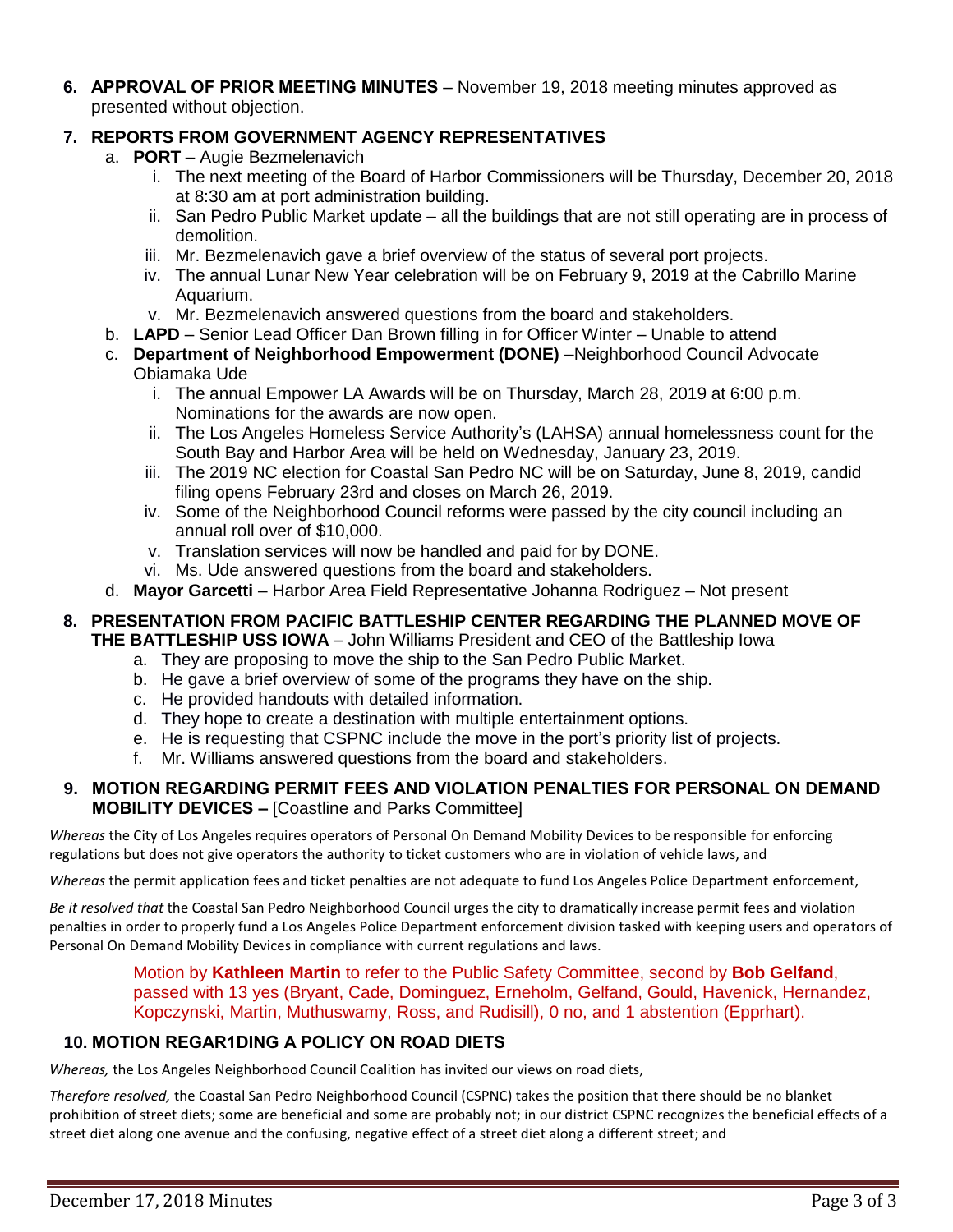*Further resolved,* communities, including Neighborhood Councils, should be consulted extensively both before and after road diets are proposed.

> Motion by **Bob Gelfand** to approve the motion above, second by **Shannon Ross**, passed with 13 yes (Bryant, Cade, Epprhart, Erneholm, Gelfand, Gould, Havenick, Hernandez, Kopczynski, Martin, Muthuswamy, Ross, and Rudisill), 0 no, 0 abstention, and 1 out of room (Dominguez).

#### **11. COMMITTEE REPORTS**

- a. Budget & Finance Committee Chair Bob Bryant No new information
- b. Communications Committee Chair Shannon Ross No new information
- c. Emergency Preparedness and Public Safety Committee Chair Bob Gelfand
	- i. All three San Pedro neighborhood councils will be holding an Emergency Preparedness fair/expo in April 2019 at Peck Park.
- d. Parks and Coastline Committee Chair Noel Gould No new information
- e. Environment and Sustainability Committee Chair Anna Erneholm No new information
- f. Rules & Bylaws Chair Dean Pentcheff Not present
- g. Homelessness Committee Chair Kathleen Martin
	- i. Ms. Martin gave a brief overview of the December  $3<sup>rd</sup>$  meeting.
	- ii. They received information about the proposed facility at 515 Beacon Street. The site has been cleared by City. It will have 102 beds.
	- iii. They also learned that a proposed Navigation Center at the LAPD Harbor Station will have 165 storage bins with offices and restrooms.
	- iv. The annual Los Angeles Homeless Services Authority (LAHSA) homeless count will be on January 23, 2019.
- h. Port Committee Chair Louis Dominguez No new information
- **12. TRESURER'S REPORT** Louis Dominguez, Treasurer No new information

#### **13. MOTION TO REAFFIRM AWARDING A \$250 NEIGHBORHOOD PURPOSE GRANT TO CLEAN SAN PEDRO –** [Budget and Finance Committee]

*Resolved,* the Coastal San Pedro Neighborhood Council shall award the following Neighborhood Purpose Grant:

| Entity          | <b>Request</b> | Award |
|-----------------|----------------|-------|
| Clean San Pedro | \$2,500        | \$250 |

Motion by **Robert Bryant** to reaffirm awarding a \$250 Neighborhood Purpose Grant to Clean San Pedro in an amount of \$250, second by **Louis Dominguez**, passed with 13 yes (Bryant, Cade, Dominguez, Epprhart, Erneholm, Gelfand, Gould, Havenick, Hernandez, Kopczynski, Martin, Muthuswamy, and Ross), 0 no, 0 abstention, and 1 ineligible (Rudisill).

#### **14. BUDGET AND FINANCE NOTE**

*Schedule for the Neighborhood Purpose Grant Program for fiscal year 2018–2019:*

- Second Deadline (total amount to be awarded \$2,750): NPG applications must be received no later than Wednesday, January 17, 2018 by 12:00 pm (noon).
- Applications will be reviewed for completeness and presented at the Thursday, January 31, 2019 Budget and Finance Committee meeting.
- Presentation of committee recommendations to the Board will be at the February 19, 2019 Board and Stakeholder meeting.
- If there are any questions, please contact Bob Bryant at robertjaybryant@aol.com

#### *Budget and Finance (Consent Calendar)*

- **15. APPROVAL OF MONTHLY EXPENDITURE REPORTS FOR SEPTEMBER 2018, OCTOBER 2018, AND NOVEMBER 2018**
- **16. APPROVAL OF MONTHLY EXPENSES, INCLUDING APPROVAL OF TREASURER'S PAYMENT OF ALL RECURRING NEIGHBORHOOD COUNCIL EXPENSES INCLUDING (BUT NOT LIMITED TO) LLOYD STAFFING, THE MAILROOM, ANGELS GATE CULTURAL CENTER MEETING EXPENSES, VENDOR(S) FOR MEETING REFRESHMENTS, AND OFFICE SUPPLIES** –